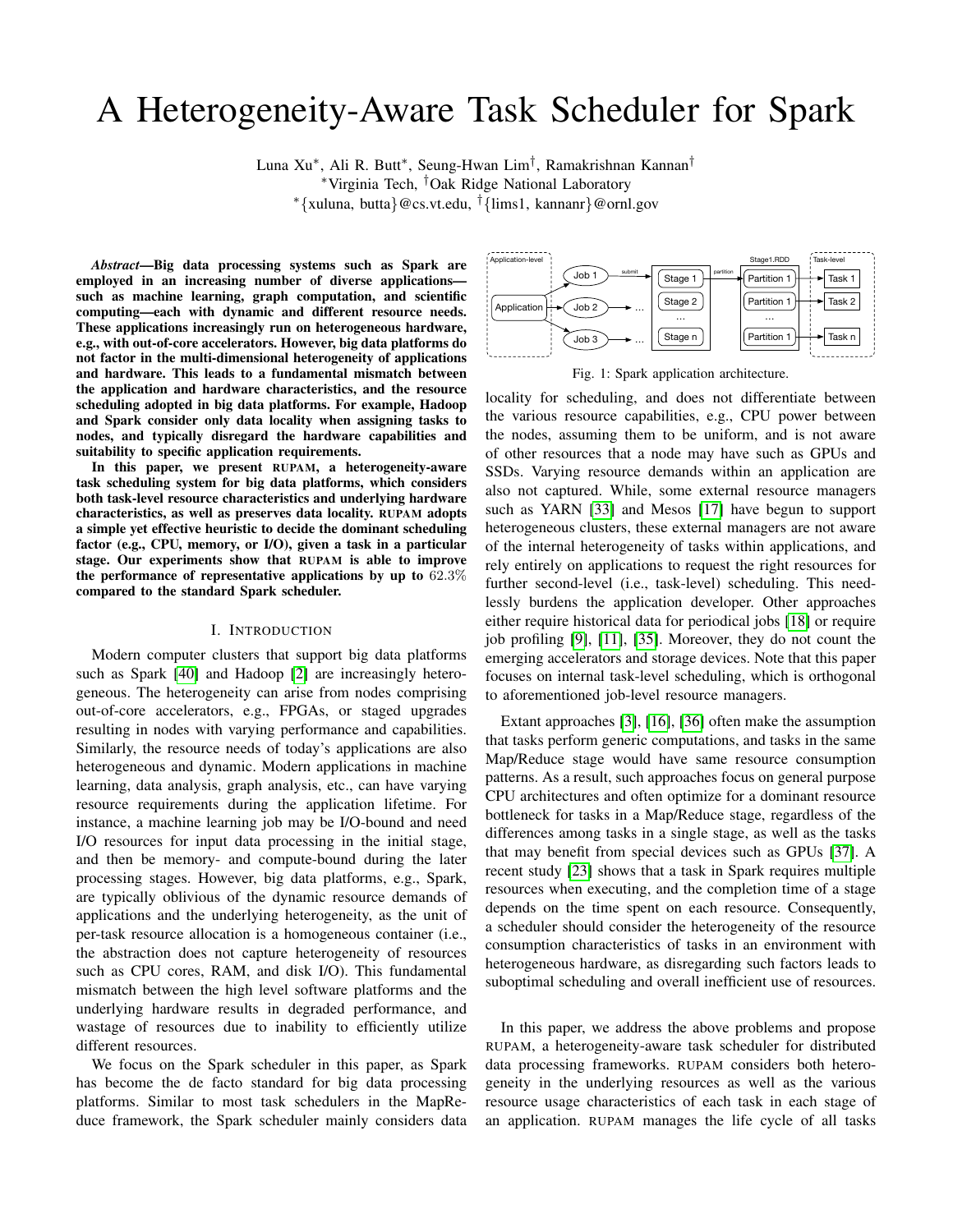<span id="page-1-0"></span>

Fig. 2: System resource utilization under  $4K \times 4K$  matrix multiplication. X-axis represents relative timestamp (trimmed for Disk performance).

inside a job. To this end, RUPAM uses a self-adaptable heuristic that does not sacrifice data locality, to efficiently match a machine with the right task that can benefit most from the machine's resources in a dynamic fashion. The heuristic coupled with real-time resource utilization, enables RUPAM to avoid resource contention and overlapping tasks with different resource demands, and thus yields high overall performance.

Specifically, this paper makes the following contributions.

- 1) We present a motivational study to demonstrate the diverse resource utilization and dynamic characteristics of tasks in Spark applications and show how the current Spark task scheduler is unable to properly handle heterogeneity in resources and application demands.
- 2) We design a self-adaptable heuristic based algorithm to automatically schedule tasks based on task characterization, cluster node capabilities, runtime resource utilization, and data locality.
- 3) We implement RUPAM atop Spark and evaluate RUPAM using SparkBench [\[21\]](#page-11-11). Results show that compared to the current Spark task scheduler, RUPAM reduces workload execution time by up to  $2.5 \times$ . The performance increases (up to  $3.4\times$  in our tests) with more application iterations (common in emerging deep learning applications).

### II. BACKGROUND AND MOTIVATION

In this section, we first discuss the standard scheduling process of Spark. Next, we present an experimental study to motivate the need for RUPAM.

## *A. Spark scheduling*

As shown in Figure [1,](#page-0-0) a typical Spark application comprises multiple "jobs" triggered by various actions on Spark Resilient Distributed Dataset (RDDs). A job is further divided into multiple "stages" differentiated by shuffle dependencies, which perform the data transformation operations for an RDD. The "tasks" within a stage perform the same operation on different data partitions. Here, two levels of scheduling are performed for a Spark application, namely, application level scheduling that provisions nodes in a cluster for an application, and task level scheduling.

Application scheduling is done by cluster managers, either the internal Spark standalone cluster manager or external man-

agers such as Mesos and YARN. The cluster manager provisions a subset of cluster nodes for an application, which Spark then uses to run jobs and tasks. Spark and major resource managers provision resources into abstract units of number of CPU cores and sizes of memory. However, other resources of a node, e.g., storage setup, network configuration, accelerators, etc. are not considered in the scheduling decisions. Mesos and YARN do provide support for accelerators, e.g., GPUs, but that too is limited and requires user configuration and labeling. Moreover, such configuration-based approaches are static throughout the application life cycle and unable to capture the dynamic application requirements. The main reason for this limitation is that the resource managers are not aware of the application task characteristics, and programmatic approaches need to be employed to negotiate and renegotiate between application and resource managers to dynamically require resources only when needed.

Once the resources are acquired from the resource manager, task-level scheduling is performed to assign the tasks to each executor running on a node. Current Spark task schedulers assign one task per a CPU core. Given a node, as long as it has cores available, the scheduler finds a task that has data residing on that node, and schedules the task to the node. Thus, only data locality is considered, while other factors are ignored. For example, a node with available cores may not be suitable for running more tasks say because it does not have enough memory left, and a new task would fail with an out of memory error. Existing heterogeneity-aware schedulers only focus on the heterogeneity of the underlying nodes, and often assume that all tasks in the same Map/Reduce stage have the same characteristics, which as we show does not always hold true.

## *B. Motivational study*

To show that the assumptions in current Spark scheduler are not always true and can lead to inefficiencies, we performed several illustrative experiments with Spark. We use a simple 2 node setup, each node having 16 CPU cores and 48 GB memory. However, we configured the nodes with different CPU frequencies and network throughputs to emulate a heterogeneous environment. We explore more heterogeneous resources including memory, storage, and accelerators in Section [IV.](#page-6-0) We configured node-1 to have  $1.6$   $GHz$  CPU frequency and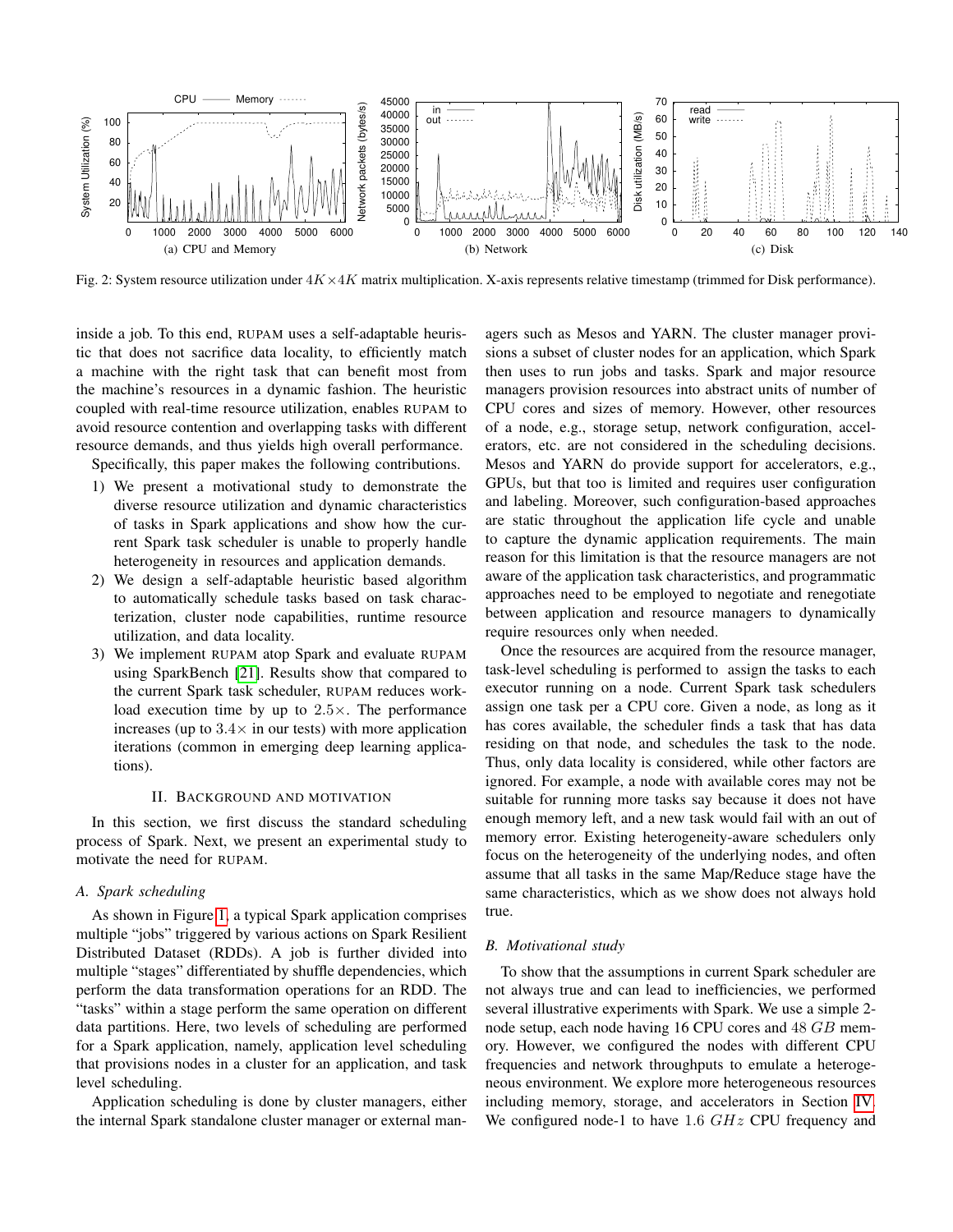<span id="page-2-0"></span>

Fig. 3: Task distribution and execution breakdown of PageRank.

10  $GbE$  network speed, and node-2 to have 2.4  $GHz$  CPU frequency and 1 GbE network speed. We set up the latest version of Spark 2.2 with one master and two workers.

*1) Resource utilization of different stages in a single application:* In our first test, we study the dynamic demands for resources during an application's execution. Here we employ a crucial kernel used in numerous machine learning applications [\[37\]](#page-11-9), [\[42\]](#page-11-12)–[\[44\]](#page-11-13), matrix multiplication, to make our case. We multiply two  $4K \times 4K$  matrices as input and monitor the resource utilization during the execution. Figure [2](#page-1-0) shows the CPU and memory utilization, network utilization for both inbound and outbound traffics, and disk utilization for both read and write. We observe that memory utilization remains high with an initial slope and a slight reduction in the final stages. In contrast, CPU usage is high for only the last stages where the actual multiplication happens, and shows a spike in the beginning data processing stage. Network utilization shows spikes in both beginning and final stages due to the reduce operations. The application exhibits relatively low disk reads but high disk writes during different shuffle stages.

We see from the graph that the matrix multiplication application requires multiple resources including CPU, memory, network and storage to execute, and the demand for different resources changes with the different execution stages. For example, it is CPU dominant in the beginning stages, memory dominant in the middle stages, and finally network dominant. Statically allocating a subset of cores and memory to a given application, as is the case in current schedulers, does not consider this diversity and inconsistency in the needed resources.

<span id="page-2-1"></span>*2) Task skewness in a single stage:* Existing heterogeneityaware schedulers assume tasks in the same stage to have similar characteristics as they perform the same computation. However, this assumption does not hold true due to data skewness, shuffle operations, etc. To demonstrate the diverse task characteristics in the same stage, we perform a PageRank calculation with  $20$   $GB$  input data on the 2-node cluster. Figure [3](#page-2-0) shows the task assignments on the two nodes. We further break down the execution time into four categories: compute, shuffle, data serialization, and scheduler delay. Here y-axis represents task ID, and x-axis represents the execution time in seconds. Note that node-1 has a higher CPU processing capacity and lower network throughput than node-2. We can see that tasks in the same stage have different execution times, with the difference being as much as  $31\times$  between the two nodes. Also we can see some tasks, such as task 47, are CPU intensive where they spend most of time on compute, while other tasks, such as task 13, are shuffle intensive. However, Spark task scheduler does not consider the characteristics of the tasks and assigns most CPU intensive tasks to node-1, and shuffle intensive tasks to node-2. It also does not consider overlapping tasks with different resource demands on the same node. For example, most tasks in node-1 are compute intensive, and compete for CPU resource. Moreover, node-1 has 10 tasks assigned while node-2 has 15 tasks. The uneven task scheduling can also cause unbalanced load among the cluster.

These experiments show that, a Spark application may require varying resources even within the application life cycle. The tasks therein also have varying characteristics. Moreover, the resource heterogeneity amplifies the challenge of matching resources to appropriate tasks. RUPAM aims to manage this heterogeneity in an efficient manner.

# III. DESIGN

In this section, we first describe the architecture of RUPAM. Then, we detail the heterogeneity-aware scheduling of RUPAM.

## *A. System architecture*

Figure [4](#page-3-0) shows an overview of the RUPAM architecture, and highlights key components in addition to the original Spark cluster and the interactions therein. The goal of RU-PAM is to match the best resource with a Spark task, given a heterogeneous resource pool allocated to the application. Note that RUPAM is a task-level scheduler that works with any application-level and job-level schedulers such as Mesos, YARN, or Spark standalone scheduler. In this work, we showcase RUPAM atop Spark standalone scheduler.

RUPAM has three major components: Resource Monitor (RM), Task Manager (TM), and Dispatcher. RM is in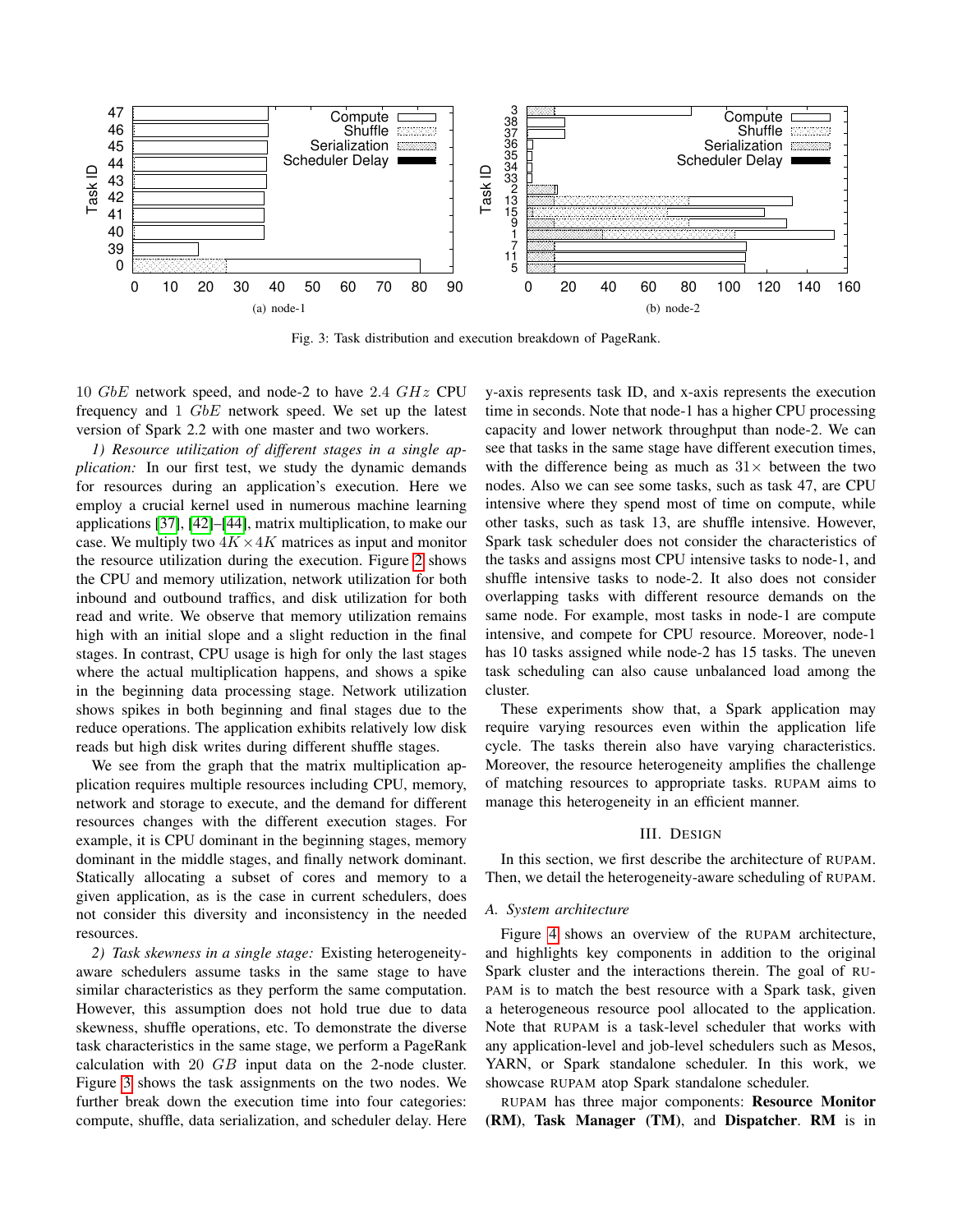<span id="page-3-0"></span>

Fig. 4: RUPAM system architecture.

charge of real-time resource monitoring of the system. It has a central *Monitor* running in Spark master and a distributed *Collector* running on each Spark worker node. The *Collector* reports resource usage such as CPU, memory, network, I/O, and GPU on each node, and the *Monitor* collects and records the information from the nodes. RM can be extended to collect more information based on the resource capabilities, e.g., NVM devices. TM tracks the tasks resource usage to determine any resource bottlenecks for a task. Dispatcher component implements the main logic flow of RUPAM such as determining the size of executor to launch per node, number of tasks to launch on a specific node, matching a task to a suitable node, and scheduling tasks based on multiple factors.

RM starts when Spark is initiated on a cluster. When an application is submitted, Spark instantiates a centralized application-level resource scheduler that can be *CoarseGrainedScheduler* for Spark standalone mode, and *ExternalClusterManager* for external resource managers. In the meantime, the Spark task scheduler (*TaskScheduler*) is also launched to take control of task life cycles. When tasks are submitted to *TaskScheduler*, it queues the tasks and waits for the resource scheduler to release a node. Then *TaskScheduler* schedules a task for a given resource based on locality. Here RUPAM launches TM and Dispatcher instead of *TaskScheduler*. Instead of scheduling tasks based on locality alone, TM keeps track of resource utilization of each task and decides its crucial characteristics. The information is then used by Dispatcher to schedule task to suitable resources based on both resource characteristics of tasks and nodes.

## *B. Real-time resource and task monitoring*

The dynamic scheduling mechanism of RUPAM relies on real-time resource monitoring and task characterization. Specifically, when a node becomes available for running a task, RUPAM should be able to assign a task that has matching performance characteristics to the resource characteristics of the node (Section [II-B2](#page-2-1) showed tasks in the same stage with different resource bottlenecks). For instance, if the node is equipped with large amount of memory, a task requiring large

memory capacity should be assigned to the node. However, the resource utilization of a node does not stay the same. Available resources can change as tasks are launching and finishing in the node. It is crucial to keep the most updated resource utilization for each node. Moreover, the resource bottleneck of the same task may change along with the status of the node it is executed on. For example, a task may have a bottleneck on CPU when executed on a node with poor CPU clock speed, but the same task may spend a large amount of time shuffling data over the network when it is executed on a powerful node (to remedy the CPU bottleneck) in the next iteration. The resource contention among tasks in a node can also affect such characteristics. Hence, it is also important to keep track of task characteristic in the entire life cycle to decide the best node for a given task with trade-offs. To this end, RM monitors resource utilization of each node real-time to provide updated utilization metrics, and TM keeps track of each task as the application executes and collects the statistics when the task finishes.

*1) Resource monitoring:* Spark adopts a master-slave deployment architecture. When a Spark worker launches, it registers itself with Spark master using a message including its ID, IP address, CPU cores, and memory. With this information, Spark master can later on launch executors with certain CPU cores and memory on each worker. To tolerate node failure, Spark master requires a simple heartbeat acknowledgement message to each worker periodically to decide whether a node is healthy. RUPAM takes advantage of this mechanism, and piggy-backs real-time resource monitoring data on the heart beats, thus providing scalable monitoring without introducing extra communication overhead. To consider heterogeneous hardware configurations in the cluster, RUPAM supports multidimensional resource characterization and availability reporting. Table [I](#page-4-0) (left side) shows a list of supported monitoring metrics. For static properties such as SSD and maximum network bandwidth, *collector* only sends the information once when registering to the master. For real-time properties, RU-PAM collects the information periodically via our extended heartbeat messages. We consider CPU frequency as a dynamic value due to the workload-aware energy saving features in modern CPUs. In addition, RUPAM can be easily extended to support other resource types.

RM records all of the collected information from the nodes and later on pass to the Dispatcher. Since every node has different types of resources as listed in Table [I,](#page-4-0) the key challenge is how to organize the metrics for different nodes as the system scales. To this end, RUPAM again leverages an existing object of *executorDataMap* inside Spark to reduce memory overhead. After receiving the heartbeat messages from the *collector*s, RM first stores all of the information in the *executorDataMap* object. However, just keeping the information does not help decide appropriate nodes for given tasks. Multi-dimensional resource availability complicates this process. To help Dispatcher figure out the best node for each resource category, RUPAM uses one priority queue for each resource type ("Resource Queue" in Figure [4\)](#page-3-0), i.e., CPU, GPU,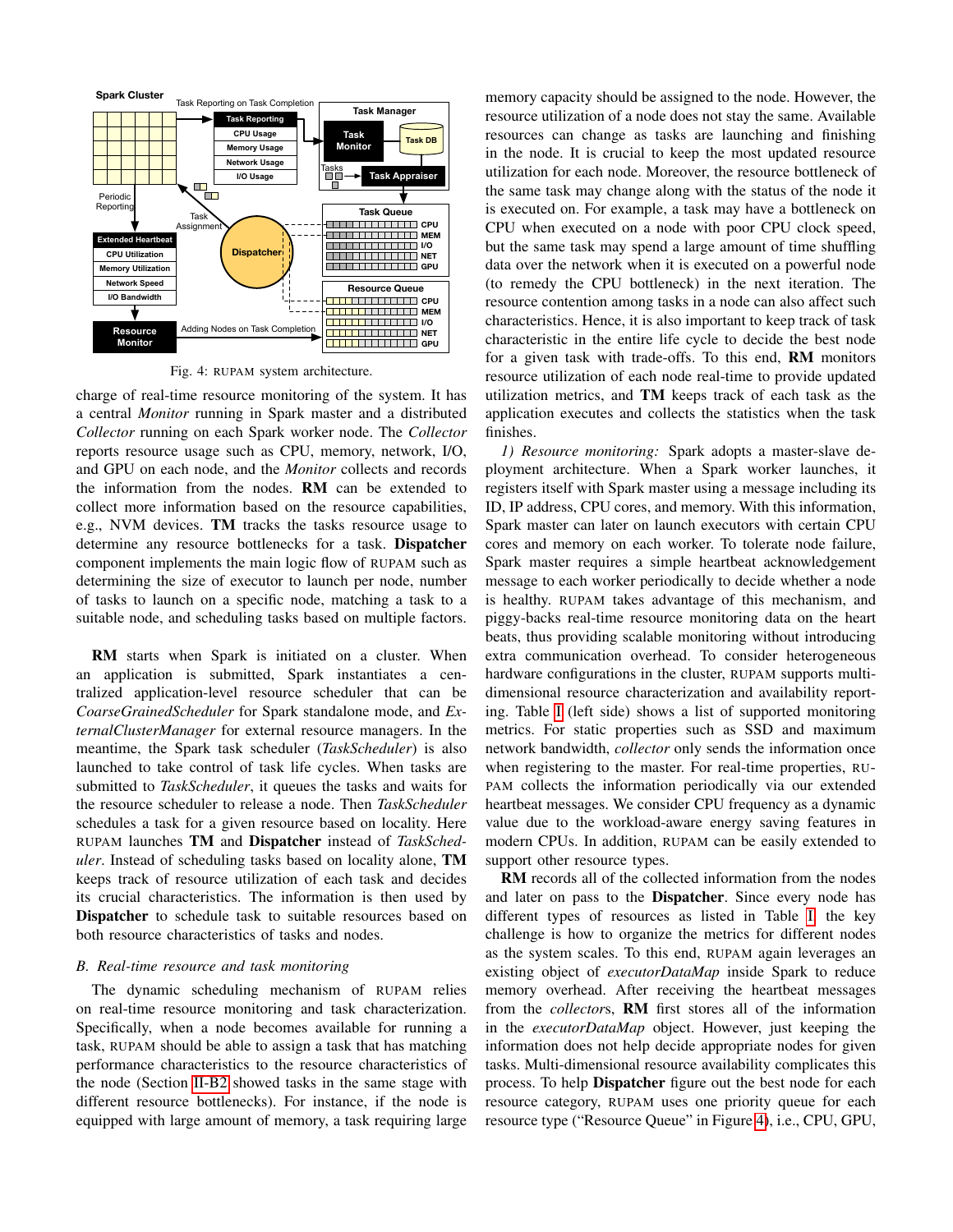<span id="page-4-0"></span>

| Node metrics | Description                                    | Task metrics    | Description                                                                          |
|--------------|------------------------------------------------|-----------------|--------------------------------------------------------------------------------------|
| cpuFreq      | CPU clock frequency.                           | computeTime     | Time the task spent on computation (including<br>serialization and deserialization). |
| gpu          | The number of idle GPUs in the machine.        | gpu             | Whether the task uses GPUs.                                                          |
| ssd          | The disk that Spark uses for intermediate data | peakMemory      | The maximum memory size used by the task                                             |
|              | storage is an SSD device or not.               |                 | during execution.                                                                    |
| netBandwith  | The bandwidth of the network.                  | shuffleRead     | Time the task spent on reading shuffle data.                                         |
| freeMemory   | Size of free memory in the node.               | shuffleWrite    | Time the task spent on writing shuffle data to the                                   |
|              |                                                |                 | disk.                                                                                |
| cpuUtil      | CPU load of the node.                          | optExecutor     | The executor where the task has the lowest run-                                      |
|              |                                                |                 | time by far.                                                                         |
| diskUtil     | The I/O load of the node.                      | historyResource | The history resource bottlenecks that TM has                                         |
|              |                                                |                 | determined for this task.                                                            |
| netUtil      | The network load of the node.                  |                 |                                                                                      |

TABLE I: The node metrics that RM monitors on each node (left) and the task metrics that TM monitors (right).

network, storage, and memory. Each queue is sorted with capacity in descending order (most powerful/capable/capacity first) and associated utilization in ascending order (least used first). In order not to overwhelm the memory usage by keeping these queues, we only insert a record whenever a node is ready to execute a task. Based on our observation, instead of making bulk scheduling when all nodes become available, Spark detects whether a node is ready for tasks with heartbeat messages and immediately schedules a task whenever a subset of nodes are available. It then blocks incoming messages until tasks are scheduled, before going to the next round of making offers. As a result, RUPAM only needs to sort out the small subset of nodes in a single round, and all of the queues can be emptied before the next round of offers. In this way, we keep the size of our resource queues in check and associated sorting time complexity low. This minimizes the overhead of RUPAM.

<span id="page-4-2"></span>*2) Task monitoring:* To select an appropriate task for a given node with certain capabilities, RUPAM also needs to determine the task characteristics. To this end, TM monitors the resource usage of tasks for every application and records the information. RUPAM uses a task characteristics database  $(DB_{task\_char})$  to store the task metrics based on the observation that data centers usually run the same application on input data with similar patterns periodically [\[31\]](#page-11-14), [\[34\]](#page-11-15). Table [I](#page-4-0) (right side) shows the task metrics that RUPAM maintains. Once tasks are submitted to TM, RUPAM first searches for the task in  $DB_{task\_char}$  and retrieves its characteristics. To separate tasks with different resource needs in a stage, TM also keeps a queue for each resource type ("Task Queue" in Figure [4\)](#page-3-0). As stated earlier, these queues will be reset when current tasks finish and before a new task wave arrives. Algorithm [1](#page-5-0) gives a detailed view of the steps TM takes to determine resource bottlenecks. Here,  $Res\_factor$  is a parameter that decides the sensitivity to resource bottlenecks. For example, a task is considered compute-bound if it spends  $2\times$  more time than shuffle operation. Users can adjust the sensitivity, and RUPAM will modify the frequency of task re-characterization and rescheduling accordingly.

If there is no record for a task in  $DB_{task\_char}$ , i.e., this

is the first time the task has been submitted, RUPAM first checks the current stage of the task. If it is in map stage (*ShuffleMapTask*), RUPAM considers it to be bounded by all types of resources and thus enqueue it in all queues. A task in a reduce stage (*ResultTask*) is considered to be network bound, since a reduce task typically first reads data from shuffling and then sends the results back to the Spark driver program; activities that are all network intensive (this assumption can be relaxed by TM for later iterations.). When a task finishes, RUPAM combines the task metric information from Spark and records the information in  $DB_{task~char}$  for future use, i.e., future task iterations and job runs.

For tasks that use special accelerators such as GPUs, TM checks with RM to see if any GPU is used during the task execution period, and marks all the tasks in the same stage to be GPU tasks. This is because the tasks in the same stage usually perform the same computation. The TM updates the task metrics in  $DB_{task\_char}$  whenever a task finishes. This is because the same task may show different resource usage when executing in a different environment as discussed earlier. This ensures that RUPAM has the most updated information for its decision making. However, this also creates the challenge of how to manage the overhead of frequent  $DB_{task~char}$ accesses. To address this, RUPAM creates a helper thread for accessing  $DB_{task\_char}$ . All  $DB_{task\_char}$  write requests are queued and served by the helper thread. For read requests, the helper thread first checks the queue to see if the task has written to the database yet, and if it has, the request is served from the enqueue requests if any before accessing the database.

### <span id="page-4-1"></span>*C. Task scheduling*

We model the problem as the scheduling of  $n$  tasks onto  $m$ parallel machines. Our objective is to minimize the total pro- $\sum_{\forall j} p_j$ ), where  $p_j$  denotes the processing time of a task cessing time of all tasks for all machines,  $T_{max} = \max(T_i =$ j.  $T_{max}$  represents the maximal makespan among machines, which is equivalent to the makespan in parallel machines or the total processing time of all tasks for all machines. In order to capture the different hardware capability, capacity of nodes, and data locality, we assume that the processing time of the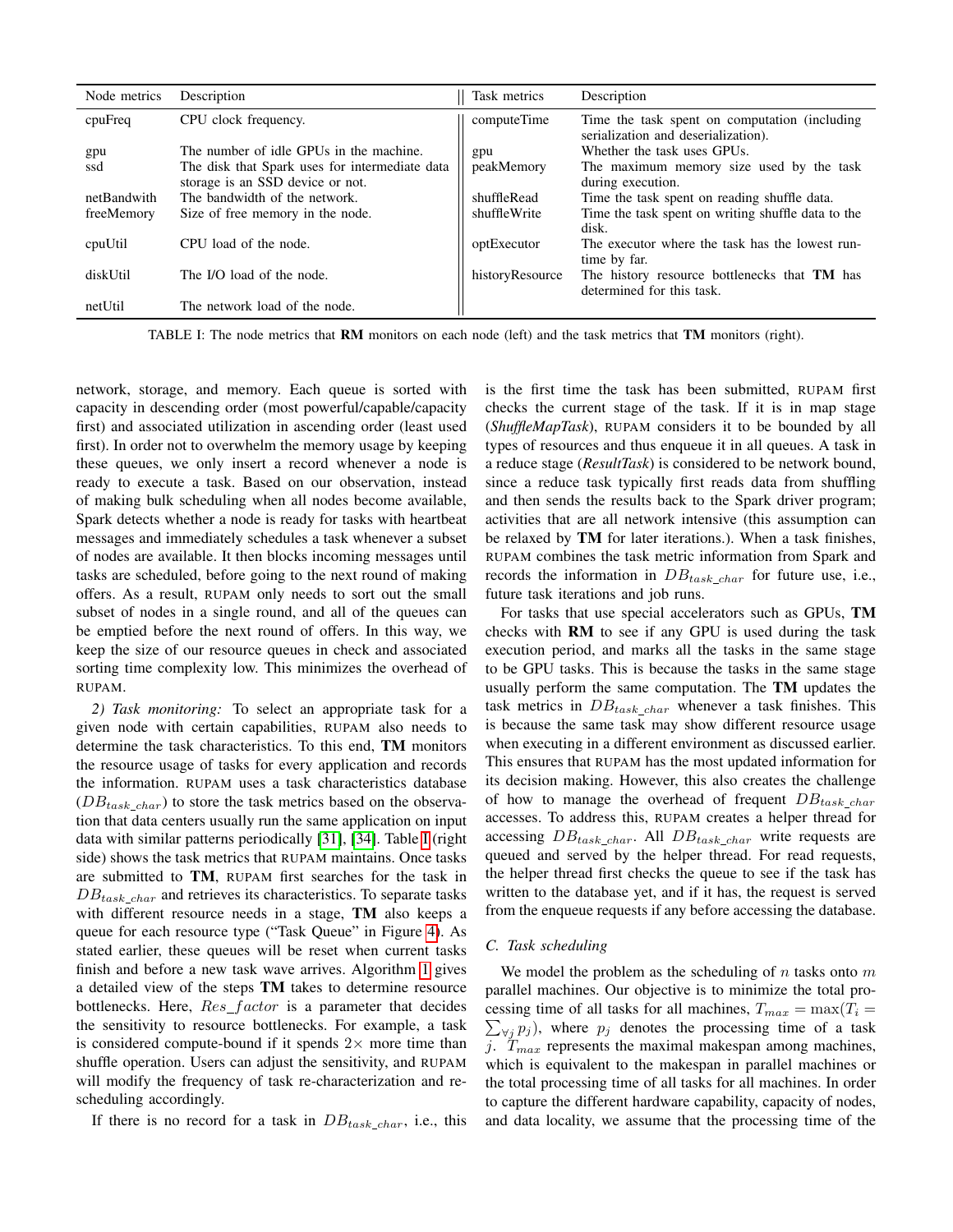| Algorithm 1: Task characterization procedure |  |  |
|----------------------------------------------|--|--|
|----------------------------------------------|--|--|

| <i>Algorium 1, Task Characterization procedure</i>                                  |  |
|-------------------------------------------------------------------------------------|--|
| <b>Input:</b> $taskSet, computeTime, qpu, shuffleRead,$<br>shuffleWrite, Res factor |  |
| begin<br>1                                                                          |  |
| <b>for</b> each task in taskSet <b>do</b><br>$\mathbf{2}$                           |  |
| if $qpu$ then<br>3                                                                  |  |
| $pendingGpuTasks$ . enqueue (task);<br>4                                            |  |
| end<br>5                                                                            |  |
| <b>else if</b> computeTime > $Res\_factors \times$<br>6                             |  |
| $\max$ (shuffleRead, shuffleWrite) then                                             |  |
| $pendingCpuTasks$ . enqueue (task);<br>7                                            |  |
| end<br>8                                                                            |  |
| else if<br>$\boldsymbol{9}$                                                         |  |
| $shuffleRead > Res_factor \times shuffleWrite$                                      |  |
| then                                                                                |  |
| $pendingNetTasks.\n$ enqueue(task);<br>10                                           |  |
| end<br>11                                                                           |  |
| else<br>12                                                                          |  |
| $pendingDiskTask$ sks.enqueue(task);<br>13                                          |  |
| end<br>14                                                                           |  |
| end<br>15                                                                           |  |
| 16 end                                                                              |  |
|                                                                                     |  |

<span id="page-5-0"></span>task j on each machine i,  $p_{i,j}$ , varies across machines. Our goal is to minimize  $T_{max} = \max(T_i = \sum_{\forall j} p_{i,j})$  under the following constraints:

$$
\forall i, \sum_{j} x_{i,j}^r \leq C_i^r
$$
  

$$
\forall i, j, x_{i,j} \in 0, 1,
$$

where  $C_i^r$  denotes the capacity of resource r on machine i, and  $x_{i,j} = 1$  if and only if a task j is scheduled on the machine  $i$ . If the resource  $r$  is not available on the machine  $i$ ,  $C_i^r = 0$ , which prevents task j from mapping to machine i.

The relevant underlying theoretical problem that applies to our conditions is is unrelated parallel machine scheduling [\[28\]](#page-11-16), for which obtaining optimal solution has been shown to be NP-hard [\[4\]](#page-10-2), [\[6\]](#page-10-3), [\[16\]](#page-11-7). The most popular solution to this problem is list scheduling algorithm, a greedy algorithm that maps tasks to available machines without introducing idle times, if it is not needed (e.g., dependencies between tasks.) Since list scheduling provides a practical solution with a reasonably good theoretical bound [\[28\]](#page-11-16), RUPAM adopts a heuristics based on the greedy algorithm.

Specifically, the TM determines resource bottleneck for each task, and passes it to Dispatcher for scheduling. The Dispatcher waits for underlying node(s) to be available. Combined with the task metrics from TM and node information from RM, Dispatcher is able to match a task to a node. There are several factors that RUPAM needs to consider for heterogeneous resource aware scheduling:

- hardware capability/capacity of nodes (e.g. w/wo SSDs, w/wo GPUs);
- resource consumption for each task;
- resource contention for each resource in a node;
- number of tasks running in the same node; and
- data locality.

<span id="page-5-1"></span>

|              | <b>Algorithm 2:</b> Task scheduling algorithm              |
|--------------|------------------------------------------------------------|
|              | Input: taskSet, speculativeTaskSet                         |
| $\mathbf{1}$ | begin                                                      |
| 2            | $\{res, node\} \leftarrow$ dequeue_node_rr;                |
| 3            | $task \leftarrow$ schedule_task( $taskSet, res, node$ );   |
| 4            | if $task$ is null then                                     |
| 5            | /*check stragglers*/                                       |
| 6            | $task \leftarrow$ schedule_task(speculativeTaskiSet,       |
|              | $res, node)$ :                                             |
| 7            | end                                                        |
| 8            | end                                                        |
| 9            | <b>Function</b> schedule_task( $pendingTasks$ , res, node) |
| 10           | $taskList \leftarrow qet\_tasks\_with\_res (res,$          |
|              | $pendingTasks)$ ; $taskWithBestLoc \leftarrow null;$       |
| 11           | for each task in task List $\mathbf{d}$ o                  |
| 12           | <b>if</b> task.peakMemory $>$ node.freeMemory <b>then</b>  |
| 13           | /*the task has been identified to                          |
|              | bottlenecked by all of the 5                               |
|              | resources and the history shows                            |
|              | running on <i>node</i> yields best                         |
|              | performance.*/                                             |
| 14           | <b>if</b> task.historyResource.size = 5 and                |
|              | $task.optExecutor = node$ then                             |
| 15           | return task;                                               |
| 16           | end                                                        |
| 17           | <b>else if</b> $task.get\_locality(node) =$                |
|              | PROCESS LOCAL then                                         |
| 18           | return task;                                               |
| 19           | end                                                        |
| 20           | <b>else if</b> $task.get\_locality(node)$                  |
|              | $taskWithBestLoc.get\_locality (node)$                     |
|              | then                                                       |
| 21           | $taskWithBestLoc \leftarrow task;$                         |
| 22           | end<br>end                                                 |
| 23           | end                                                        |
| 24           | <b>return</b> taskWithBestLoc;                             |
| 25           |                                                            |

*1) Scheduling policy:* Data locality based scheduling mitigates performance degradation due to network transfers, but is unable to capture resource and task heterogeneity as discussed earlier. In contrast, RUPAM uses multi-dimensional characteristics for scheduling. The Dispatcher matches the task with the right resources with the help of "Task Queue" and "Resource Queue". Algorithm [2](#page-5-1) describes the steps Dispatcher takes to schedule tasks. After RM populates the "Resource Queue", RUPAM dequeues one node from each resource queue at a time in a round-robin fashion to make sure no task with a single resource type is starved. Since the first node dequeued from a specific priority queue will have the highest capacity/capability and the least utilization of the available resource type, Dispatcher goes over the tasks in the queue of that resource type, makes sure that the node has enough free memory to launch the task, and finally find the task with the best locality to that node in the order of PROCESS\_LOCAL (data is inside the java process), NODE\_LOCAL (data is on the node), RACK\_LOCAL (data is on the node in the same rack) and ANY (data on a node in a different rack). This heuristic greedily finds a node  $N$  with the best capability and lowest contention for a resource  $R$ , and then schedules to  $N$  a task  $T$ , that had  $R$  as the bottleneck in its previous run, and now  $N$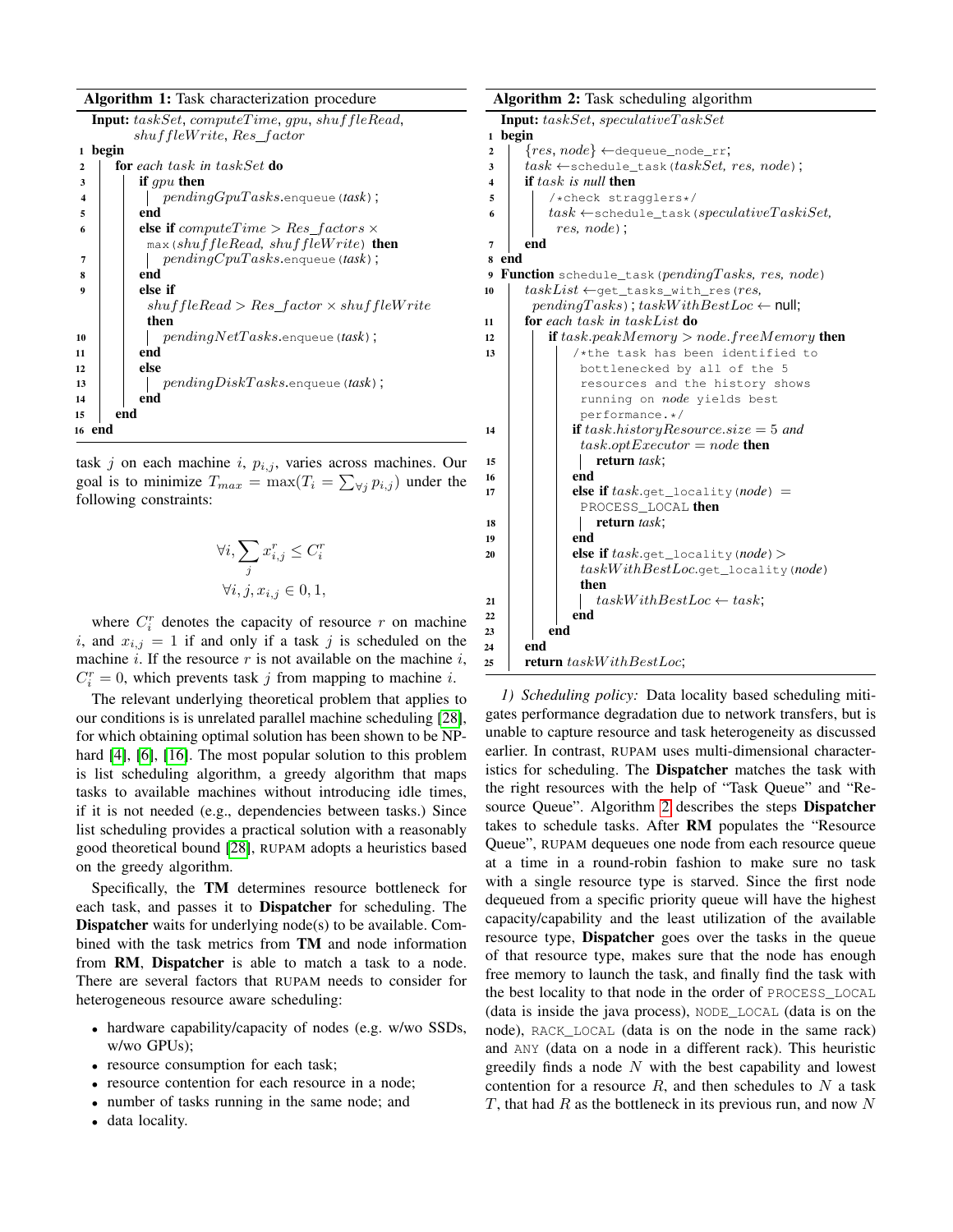offers the best locality for  $T$ . RUPAM does not try to find the optimal scheduling strategy for each task, as that may cause a huge scheduling delay and will be counterproductive. Instead, RUPAM tries different node assignments for a task, e.g., with well-endowed CPUs or better I/O throughput, and records the node where the task has achieved the best performance. This node is used to schedule the task, even if the task has some bottleneck for say CPU on that node. This "locking" of a task to the node on which it gives the best observed performance, also prevents moving tasks back and forth between nodes due to temporary fluctuations in the task characteristics.

*2) Resource allocation:* Spark launches executors with a fixed number of cores and memory, and considers a node to be available if there are free cores in the node. This static configuration is inefficient. First, in a heterogeneous environment, nodes have different memory size and number of cores. RUPAM schedules tasks beyond this size limitation, i.e., based on the resource availability for each node. For example, RUPAM changes the executor size when necessary so that different nodes will have executors with different memory sizes. Second, determining the number of task slots based on the number of CPU cores in a node is not accurate. For example, a node with no free CPU cores may only have 10% CPU utilization if all tasks assigned the node are I/O bound. On the other hand, a node that only has one task may be using 100% of the CPU. In this case, scheduling more CPU intensive tasks will cause resource contention and slowdown the application progress. To this end, RUPAM treats a node to be available as long as it has enough resources to execute a task. The usage of priority queue makes sure that the node that is dequeued has the least utilization for such a resource. By over-committing a node that has some idle resources and matching the node with the right task, RUPAM can overlap tasks with different resource demands. For instance, a node that has all cores that are occupied by CPU intensive tasks, may have idle GPUs. It will be the first node in the GPU priority queue, and RUPAM can use it to run a GPU-friendly task. Thus making more efficient use of available resources. Such resource overlapping is possible because Spark often launches tasks from different stages at the same time whenever possible (as long as there are no data dependencies between the stages).

*3) Straggler and task relocation:* To remedy the possible suboptimal decisions Dispatcher may make, RUPAM also works with recently introduced Spark speculative execution system to launch copies of stragglers in available nodes. The Spark speculative execution system monitors the current runtime of the tasks. When the number of tasks completed reaches a threshold (default 75% of total tasks), the system searches the tasks that take more time than a factor  $(1.5 \times$  by default) of mean execution time of finished tasks and mark them as stragglers. A copy of the stragglers will be executed in the next available node to compete with the original copy. Besides the standard stragglers detected by Spark, RUPAM also detects resource stragglers due to the heterogeneous environment. For this purpose, we change the checkSpeculatableTasks()

<span id="page-6-1"></span>

| <b>Name</b> | <b>CPU</b><br>(GHz) | <b>Memory</b><br>(GB) | <b>Network</b><br>(GbE) | <b>SSD</b> | GPU | # |  |
|-------------|---------------------|-----------------------|-------------------------|------------|-----|---|--|
| thor        | 3.2                 | 16                    |                         |            |     |   |  |
| hulk        | 2.5                 | 64                    |                         | N          | N   |   |  |
| stack       | 24                  | 48                    |                         |            |     |   |  |

TABLE II: Specifications of Hydra cluster nodes.

function in Spark to consider resource usage when marking tasks as stragglers. For example, BLAS application is designed atop underlying libraries that either use CPU (OpenBLAS) or GPU (NVBLAS) for acceleration [\[37\]](#page-11-9). Although such task would be marked as GPU tasks in RUPAM, RUPAM does not wait until GPU nodes are available to execute the tasks, instead it will also schedule such tasks to available nodes with powerful and idle CPU. Whichever version finishes first will continue, while the unfinished version is aborted and the resources freed. On the other hand, memory is a crucial resource because *OutOfMemory* error can cause the application to abort. In the case when the OS rejects the JVM memory allocation request, the whole JVM can be killed by the OS, which is then followed by a catastrophic failure of the Spark worker. To prevent such a scenario, RUPAM also takes an aggressive approach to detect memory stragglers. First, whenever RM detects a node that has low free memory, it sends a message to TM and by examining the currently running tasks, TM marks the task that has the highest memory consumption as straggler, and terminates the task in the node. After marking a task as a straggler, a copy of the task is sent to TM, and it analyzes the task metrics to determine the bottleneck and enqueues it to the "Task Queue" again. The Dispatcher can then again assign the task to a node that has appropriate idle resources for the task.

# IV. EVALUATION

<span id="page-6-0"></span>We evaluate RUPAM using a local heterogeneous cluster, Hydra, consisting of 12 nodes with three types of resources as Table [II,](#page-6-1) namely thor, hulk, and stack. Each thor node has an 8-core AMD FX-8320E processor, and a 512 GB Crucial SSD. However, these nodes have the lowest memory capacity of 16 GB each. The hulk machines have 32-core AMD Opteron Processor 6380. The hulk machines have the highest memory capacity of 64 GB each and a high network bandwith of 10 GbE. Finally, stack machines have 16-core Intel Xeon E5620 CPUs and a moderate memory size of 48 GB. Each stack nodes is equipped with an NVIDIA Tesla C2050 GPU. All nodes besides thor have a  $1$  TB Seagate HDD device as storage. We have 6 thor nodes, 2 stack nodes, and 4 hulk nodes in our cluster. We set up Spark 2.2 with one master node and 12 worker nodes with the master running on a node that is also a worker. We set the executor memory size to  $14$   $GB$  to accommodate the thor machines in our cluster for default Spark setup. We evaluate RUPAM using a variety of applications (Table [III\)](#page-7-0) covering graph, machine learning applications, SQL, and TeraSort from SparkBench [\[21\]](#page-11-11). For our evaluation, we also utilize a widelyused GPU-intensive application employed in machine learn-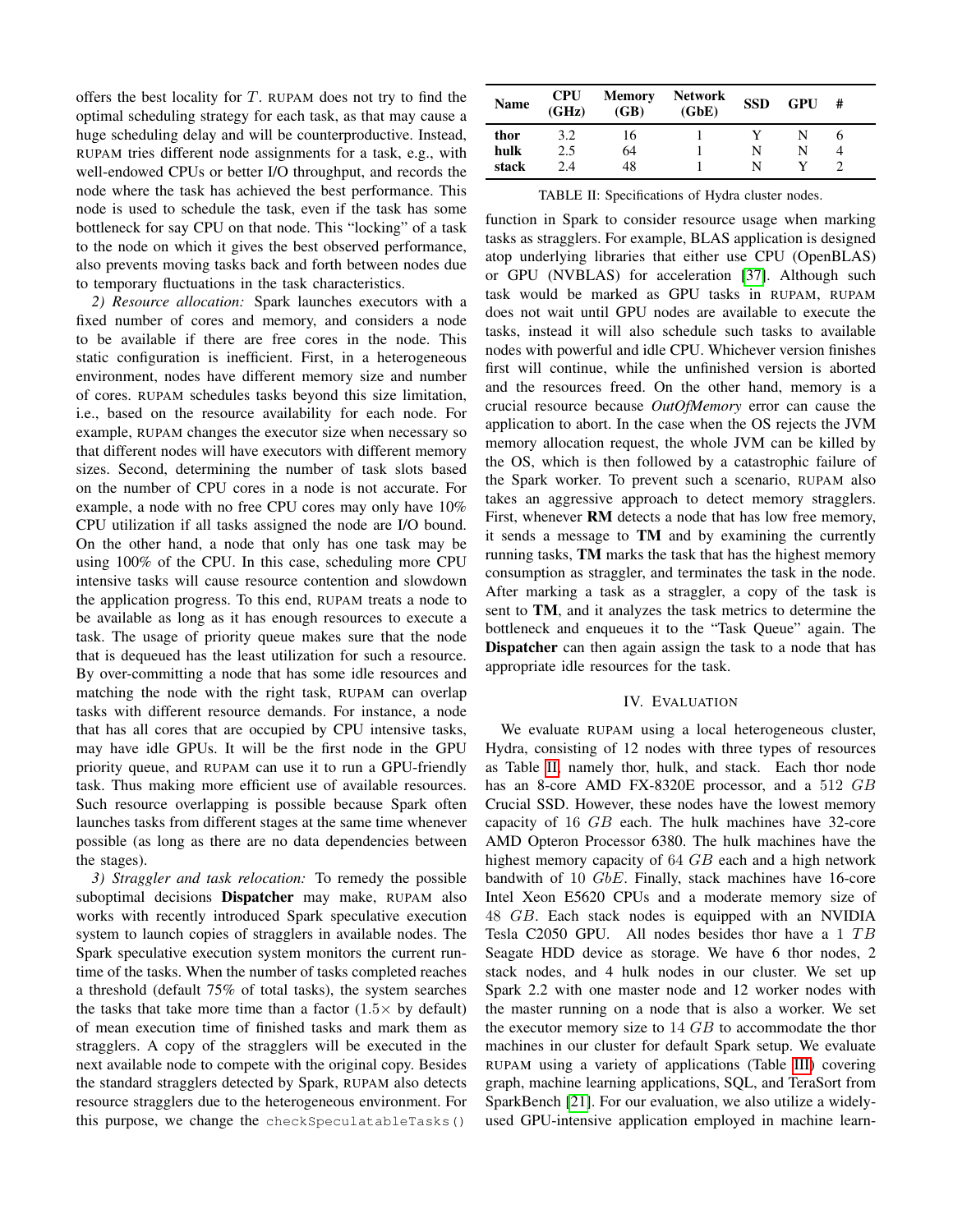<span id="page-7-0"></span>

| Workload                 | Input size $(GB)$      |
|--------------------------|------------------------|
| Logistic Regression (LR) | 60                     |
| <b>TeraSort</b>          | 40                     |
| SOL                      | 35                     |
| PageRank (PR)            | $0.95$ (500K vertices) |
| Triangle Count (TC)      | $0.95$ (500K vertices) |
| Gramian Matrix (GM)      | $0.96$ (8K*8K matrix)  |
| KMeans                   | 3.7                    |

TABLE III: Studied workloads and input sizes.

<span id="page-7-1"></span>

| <b>SysBench</b>        | stack      | hulk       | thor      |
|------------------------|------------|------------|-----------|
| CPU (sec)/latency (ms) | 10.14/4.63 | 10.06/2.23 | 2.16/1.73 |
| $I/O$ read $(MB/s)$    | 63.87      | 148.92     | 236.69    |
| $I/O$ write $(MB/s)$   | 6.21       | 52.58      | 134.18    |
| Network (Mbits/s)      | 809        | 934        | 813       |

TABLE IV: Hardware characteristics benchmarks.

ing algorithms, Gramian Matrix calculation [\[37\]](#page-11-9). Note that Gramian Matrix and KMeans utilize GPUs for acceleration.

# *A. Hardware capabilities*

To study the hardware capabilities of each machine group in our heterogeneous cluster, we first use SysBench [\[19\]](#page-11-17) to benchmark the CPU and I/O performance of a node from each group. We also use Iperf [\[1\]](#page-10-4) to determine the real network bandwidth between the workers and the master nodes. Table [IV](#page-7-1) shows the results. For CPU tests, we use the default CPU test workload from SysBench that calculates  $20 K$  prime numbers using all available cores. We record the time in seconds and latency in milliseconds. We can see that thor machines perform the best and are  $5\times$  faster than stack and hulk machines. Thor also has the lowest latency. Hulk machines performs slightly better than stack machines. We also run the default I/O tests with a 10 GB file, using direct I/O to avoid memory cache effect. We observe that the thor machines have the best read and write performance, given it has the attached SSDs. Finally, we use Iperf with master node (stack1) set as the server, and test the UDP (protocol used in Spark) performance from different set of machines. Since all machines are connected through a 1 GbE network, the results are similar for all the machines. In a large-scale environment, more complicated network topology would result in a more disparate network bandwidth availability among node in different subnets.

## *B. Overall performance*

In our first set of tests, we study the overall performance impact of RUPAM. For a fair comparison, we also enable speculative task execution (via spark.speculation) for default Spark in these tests. We run all workloads five times and clear  $DB_{task char}$  after each run, and record the average execution time and 95% confidence interval under both default Spark and RUPAM. The workloads include both compute intensive (KMeans, GM, etc.) and shuffle intensive (SQL, TeraSort, etc.) applications. Some workloads, such as PR, are memory intensive such that default Spark fails with memory error in some runs. Figure [5](#page-7-2) shows the results. We observe that all workloads

<span id="page-7-2"></span>

Fig. 5: Overall performance of studied workloads under default Spark and RUPAM.

experience performance improvement under RUPAM, with an average of 37.7% over default Spark. This is because RUPAM selects a node that offers the best resource for a task of each type of workload, while Spark only considers data locality, PR yields the highest speedup of  $2.65\times$ . This is due to the memory error failure and recovery during the execution (which also causes the large error bar for PR with default Spark). In contrast, RUPAM finishes without memory errors due to the dynamic executor memory configuration based on each node's memory capacity as well as the memory usage aware task scheduling policy discussed in Section [III-C.](#page-4-1) KMeans also achieves a  $2.49\times$  speedup, but GM only shows a negligible 1.4% performance improvement. This is because GM only has one iteration of computation, which makes it difficult for RUPAM to test and determine an appropriate resource for the workload, while KMeans' five iterations enable RUPAM to better match tasks with suitable resources. The behavior is also observed for other workloads with only one iteration such as SQL (per query) and TeraSort, which only have moderate speedups of  $1.19\times$  and  $1.32\times$ , respectively. Workloads with multiple iterations (PR, LR, TC, KMeans) have an average speedup of  $2.31\times$ . This shows that RUPAM performs better when there are multiple iterations in a workload due to the log based task characterization of RUPAM. The more iterations an application has, the better matching RUPAM can achieve for the application.

In order to have a clearer view of the relationship between the performance of RUPAM and the number of iterations of a workload, we experiment further with LR. Here, we use the same input size but alter the times of regression to vary the number of iterations of the workload. We record the speedup of RUPAM compared to default Spark in Figure [6.](#page-8-0) We can see that as the number of iteration increases, the speedup achieved by RUPAM also increases, up to  $3.4\times$ . Note that regardless of iterations, RUPAM is able to match or outperform the default Spark scheduler, thus making is a desirable approach for all types of applications.

## <span id="page-7-3"></span>*C. Impact on locality*

RUPAM attempts to find the task whose requirements best match a node's resource, as well as will achieve the best data locality on the node. However, it is possible that a node N that offers the best locality (NODE\_LOCAL and ANY) will affect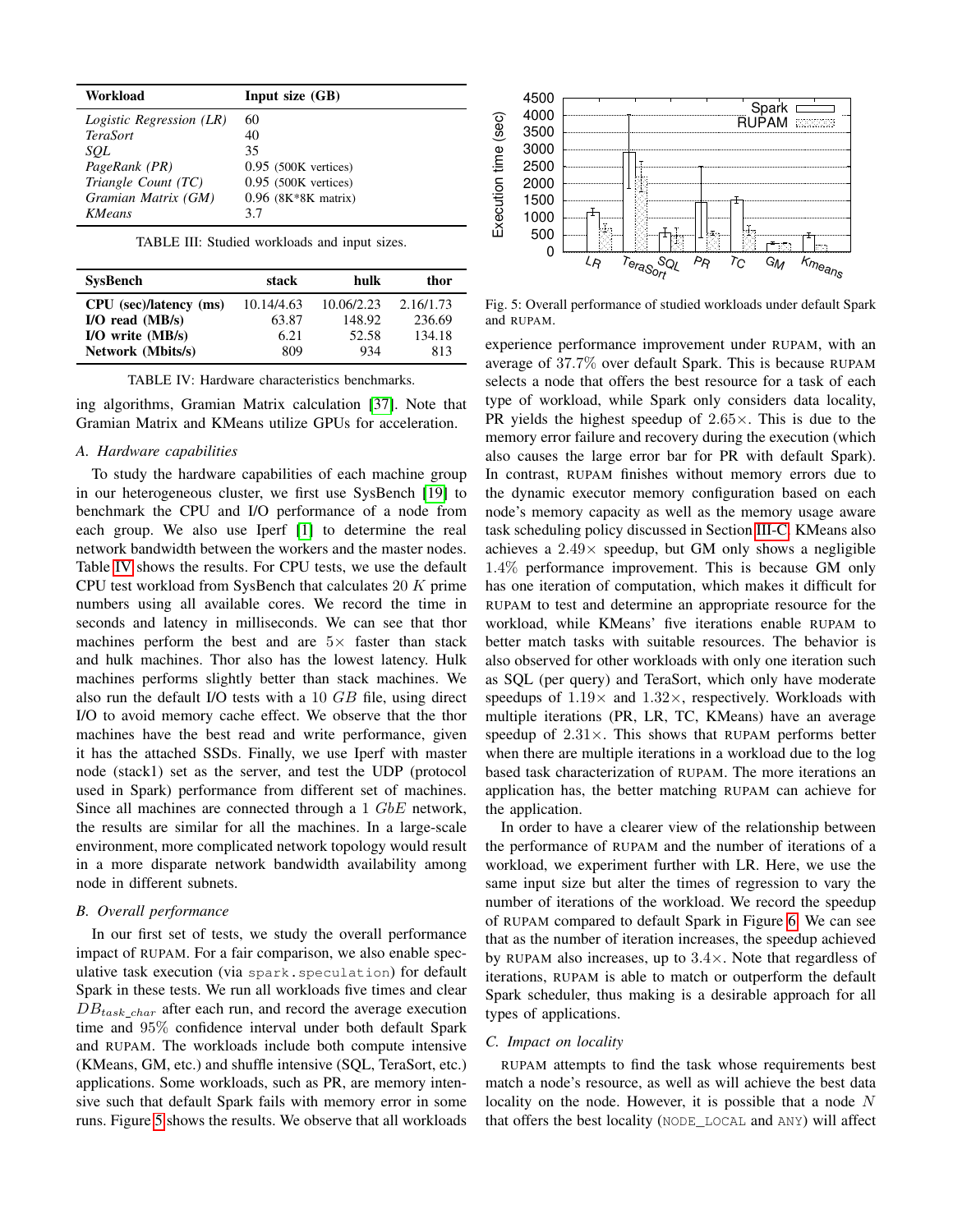<span id="page-8-0"></span>

Fig. 6: Speedup of LR under RUPAM wrt. default Spark with increasing number of workload iterations.

a task T's performance significantly when considering other resources beside locality, and thus, unlike default Spark N will not be picked by RUPAM for running  $T$ . In our next test, we record the number of tasks that are scheduled by RUPAM on a node with different locality than a node chosen by default Spark. We use this number as a measure of RUPAM's impact on preserving data locality similar to default Spark. Table [V](#page-8-1) shows the results. Note that all workloads have zero RACK\_LOCAL tasks. We can see that for all workloads, default Spark has more PROCESS\_LOCAL tasks than RUPAM. This is expected, as Spark aims to schedule task with the best data locality available for a node. For some workloads, such as TeraSort and TC, Spark has more total number of tasks than RUPAM. This is due to the fail and retry of some tasks with the out-of-memory error under Spark when they are scheduled to a node with less memory capacity and high memory contention. In such cases, Spark still strives to allocate tasks with the best data locality, so we still observe a lower number of NODE\_LOCAL and ANY tasks under such scenario. However, RUPAM has more tasks with poorer data locality for such workloads because RUPAM relocates tasks to a node with higher memory capacity and lower contention. Thus, RUPAM trade-offs locality for better matching resources in such cases, with the goal to achieve higher end-to-end performance (in this even task completion and error avoidance). As the goal of any big data platform is faster time to solution, and not preserving locality for the sake of it, such trade-offs are justified and necessary.

### *D. Performance breakdown*

In our next experiment, we select three representative workloads for each category—LR (machine learning), SQL (database), and PR (graph)—and study the breakdown of performance into five categories: compute, garbage collection (GC), network shuffle, disk shuffle (read and write), and scheduler delay. Figure [7](#page-9-0) shows the results. We find that all selected workloads have improved compute times, which underscores RUPAM's ability to schedule compute-intensive tasks to nodes with better computational power and less CPU utilization to reduce contention (Section [III-C\)](#page-4-1). For the LR workload, we observe less GC overhead for RUPAM, but similar or higher GC overhead for PR and SQL, respectively. Combined with Figure [8\(b\),](#page-9-1) we see that SQL consumes the

<span id="page-8-1"></span>

| Workload        | <b>PROCESS</b> |              | <b>NODE</b> |              | ANY          |              |
|-----------------|----------------|--------------|-------------|--------------|--------------|--------------|
|                 | Spark          | <b>RUPAM</b> | Spark       | <b>RUPAM</b> | <b>Spark</b> | <b>RUPAM</b> |
| LR              | 295            | 292          | 12          | 15           |              | 0            |
| <b>TeraSort</b> | 2490           | 1803         | 339         | 188          | 30           | 12           |
| <b>PR</b>       | 13800          | 13785        | 16          | 33           | 134          | 132          |
| TС              | 2052           | 3924         | 612         | 1605         | 556          | 949          |
| SQL             | 492            | 480          | $\theta$    | 0            |              | 13           |
| <b>GM</b>       | 512            | 256          | 64          | 320          | 0            | $\theta$     |
| <b>K</b> means  | 2004           | 2259         | 95          | 101          | 10           | 0            |

TABLE V: Number of tasks with different locality level under default Spark and RUPAM.

largest amount of memory among the three studied workloads. Furthermore, SQL has only one iteration per SQL query with no data that needs to be preserved across queries, but involves a lot of shuffle operations for data join, so GC is triggered often to free space for shuffle. Moreover, RUPAM increases the memory usage up to the node capacity compared to a conservative configuration of Spark, thus resulting in JAVA spending more time to search the whole JVM memory space for GC, resulting in a big GC overhead compared to default Spark. On the other hand, LR has moderate memory usage and intermediate data needs to be kept across iterations. In this case, larger memory capacity provided by RUPAM is able to cache more data compared with the static memory configuration of default Spark where more GC operations are triggered for LRU cache management. Thus, RUPAM entails less GC operations and experiences a lower GC overhead.

For SQL workload, RUPAM yields a high shuffle overhead than Spark. This is because SQL only has one iteration and RUPAM simply treats the tasks to be general without specific resource bottleneck as described in Section [III-B2.](#page-4-2) Moreover, RUPAM achieves worse data locality compared to Spark as shown in Section [IV-C,](#page-7-3) which result in worse shuffle performance. For other workloads, such overhead is mitigated by the performance improvement due to correct characterization of tasks. From Table [V,](#page-8-1) we see that for LR, RUPAM has 15 NODE\_LOCAL tasks and 0 ANY tasks, while Spark has 12 NODE\_LOCAL tasks and 0 ANY tasks. Thus, we do not observe much shuffle overhead over network, but we observe a higher shuffle overhead from disk for Spark than for RUPAM. This is because although RUPAM has similar number of NODE\_LOCAL tasks to Spark, RUPAM schedules the I/O intensive tasks to nodes with SSDs. On the other hand, we see that RUPAM has 13 ANY tasks but Spark only has 1. This creates the larger shuffle network overhead of RUPAM. PR has a similar number of ANY tasks, but RUPAM has twice the number of NODE\_LOCAL tasks than Spark. However, here again we observe similar shuffle disk overhead of RUPAM due to the I/O task scheduling of RUPAM.

Finally, we observe that although RUPAM takes more steps for task scheduling, by tracking resource and task monitoring, and using the simple heuristic, the resulting scheduler delay under RUPAM is moderate compared to default Spark.

Discussion: We carefully select the input data size to fully saturate the capacity of the scale of our setup, such that the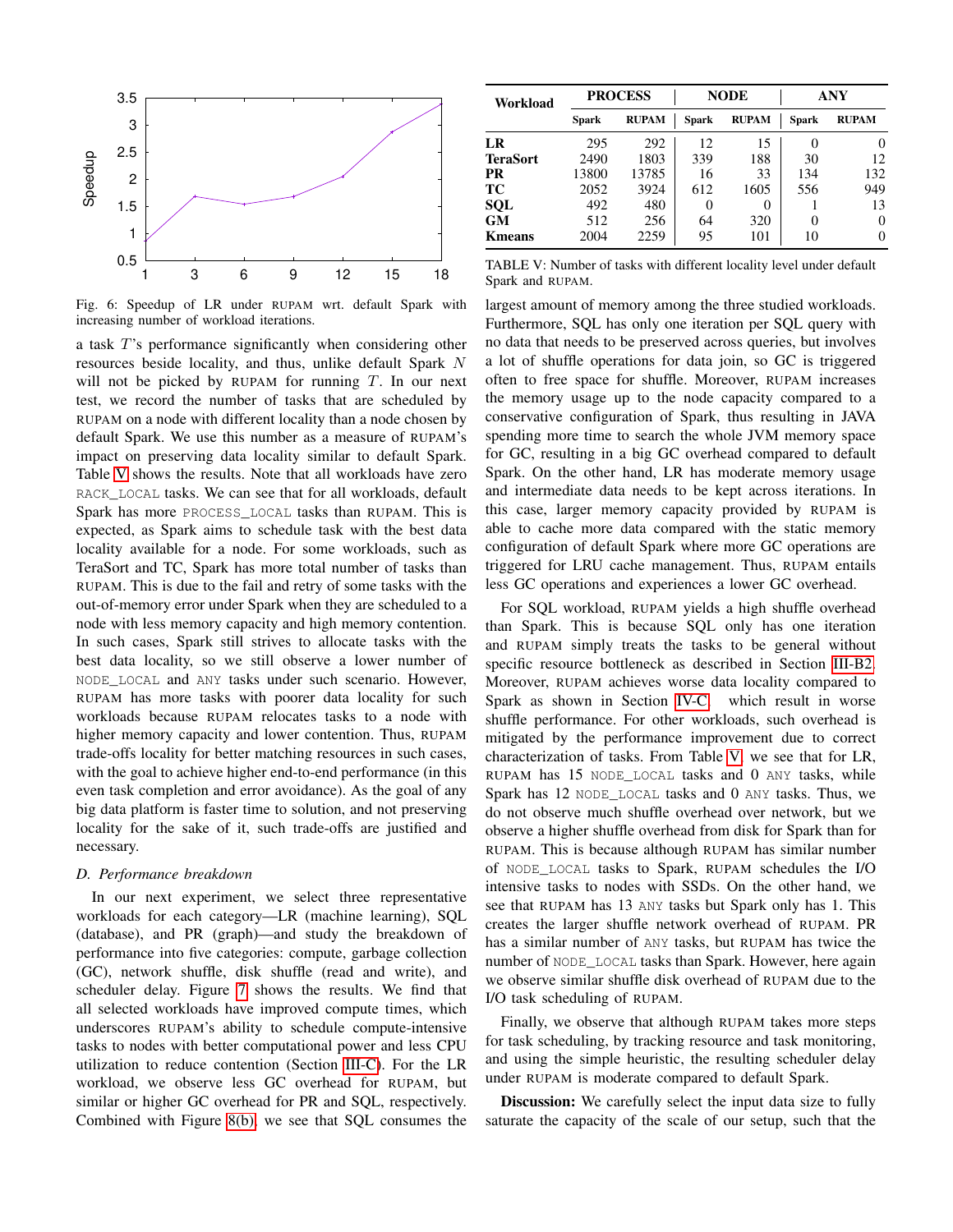<span id="page-9-0"></span>

Fig. 7: Performance breakdown of selected workloads under default Spark and RUPAM. Note that y-axis is log-scaled.

<span id="page-9-2"></span>

<span id="page-9-1"></span>Fig. 8: Average system utilization of the nodes with selected workloads under default Spark and RUPAM.

task would execute without crashes under default Spark. All task slots are filled during the experiments. We expect that bigger data size would generate more tasks to be scheduled in the queue. With the same hardware configuration, RUPAM continues to strategically assign tasks based on real-time resource consumption of both tasks and the underlying nodes, while Spark's static task slot-based scheduling policy can cause suboptimal scheduling decision and resource contention. Though speculative execution can ease the problem, more frequent launching and relaunching of tasks also increase the scheduling overhead.

# *E. Impact on system utilization*

In our final test, we investigate how RUPAM impacts resource utilization. We repeat the previous experiment (with LR, SQL, and PR) and measure the average utilization of CPU, memory, network, and disk I/O of the 12 nodes in our cluster. Figure [8](#page-9-2) shows the results. We see that for CPU utilization, RUPAM shows a lower average CPU user percentage compared with default Spark. This is because RUPAM takes the realtime CPU utilization into consideration when assigning tasks, which can help balance CPU load and reduce CPU contention. The same trend can also be observed for network and disk I/O utilization. However, for memory, RUPAM shows a higher usage than default Spark for all workloads. This is because default Spark takes a static global configurable memory size for launching the executors on each worker node. In our setup, we have to accommodate the node with the smallest memory size in order to launch the executors without memory errors. However, RUPAM is able to launch executors with different memory sizes on different nodes with different memory capacity. Thus, RUPAM yields a higher overall/average memory usage.

Next, to test RUPAM's impact on the resource load balance, we also calculate the standard deviation of the resource utilization among the nodes in the cluster during the execution of workloads. To get a clear view, Figure [9](#page-10-5) only shows the result for PR. However, the other workloads show similar patterns. Here we omit the results for memory usage due to the RUPAM's design of using all available memory of the node. We observe from the figure that, in general, RUPAM shows a lower standard deviation of CPU utilization than default Spark. For network and disk I/O, Spark shows spikes, while RUPAM keeps a low and stable standard deviation. This is because PR performs heavy shuffle operations in the late stages, and stresses the use of network and disk. The low standard deviation among the nodes of RUPAM shows that RUPAM scheduling is able to dispatch tasks to nodes with less contention on the resources and balance the resource utilization among the nodes in a cluster, while Spark scheduler only considers data locality and may cause an unbalanced workload and contention on individual nodes, which results in a higher standard deviation in utilization among the nodes.

### V. RELATED WORK

Rolling server upgrades is a common practice in large scale clusters and data centers, which inherently make the systems more heterogeneous [\[20\]](#page-11-18), [\[24\]](#page-11-19). Thus, extensive work [\[5\]](#page-10-6), [\[14\]](#page-11-20), [\[17\]](#page-11-2), [\[25\]](#page-11-21), [\[26\]](#page-11-22), [\[29\]](#page-11-23), [\[30\]](#page-11-24), [\[32\]](#page-11-25) has been conducted for sharing heterogeneous clusters among multiple applications in both cloud environments and local clusters. These works focus on multi-tenancy environment and allocate resources in a heterogeneous environment to an application based on application types. In contrast, RUPAM monitors and captures the diverse task and hardware characteristics, and thus aims to create a fine-grained resource scheduler with the aim to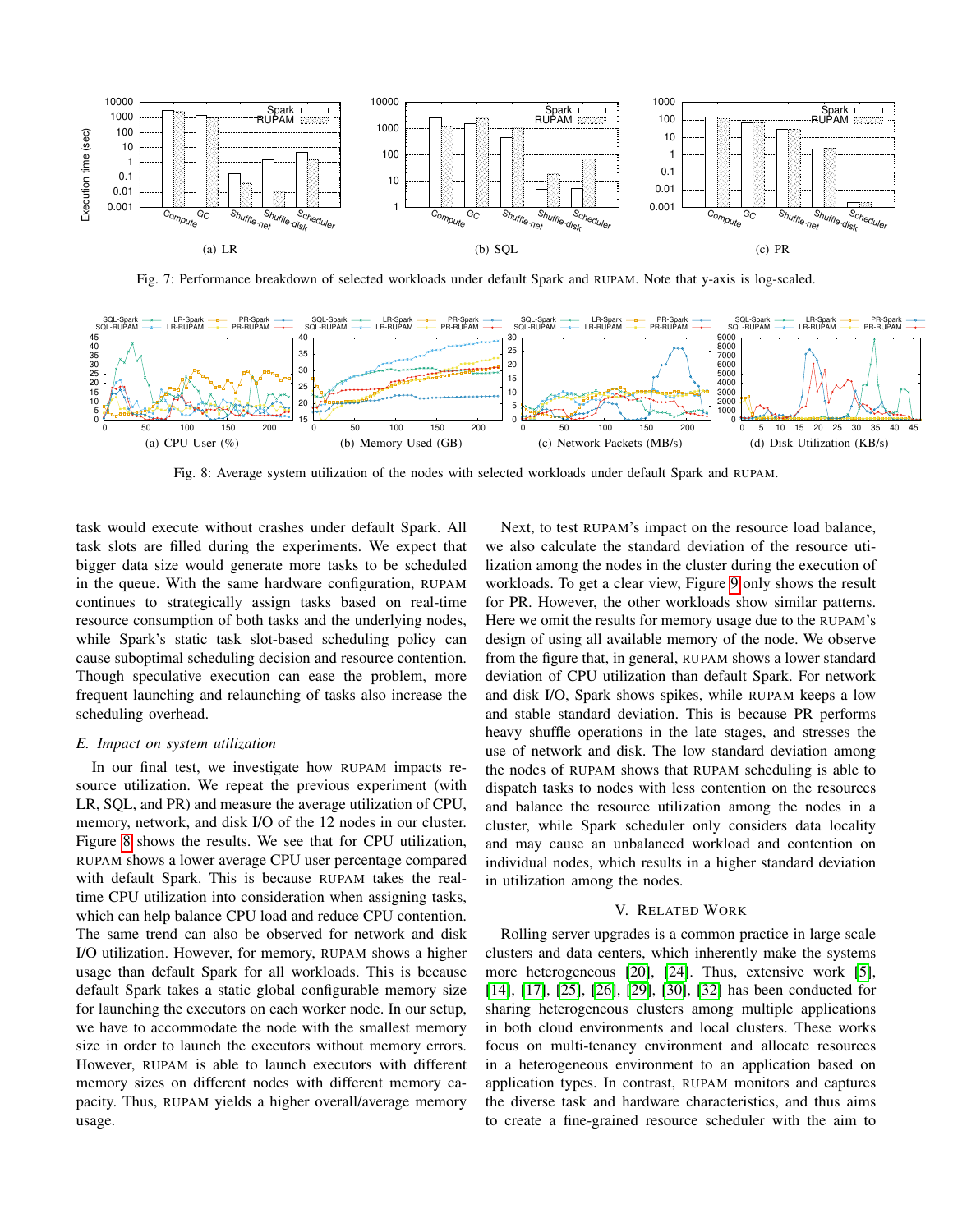<span id="page-10-5"></span>

Fig. 9: Standard deviation of system utilization among the nodes with selected workloads under the default Spark and RUPAM.

improve performance for individual tasks instead of just at application level (as applications can have tasks with varying demands). The design of RUPAM is orthogonal to works on heterogeneous resource management, and can co-exist and benefit from them as a second-level scheduler.

Scheduling optimization for MapReduce jobs in heterogeneous environment is also extensively studied both for Hadoop [\[3\]](#page-10-1), [\[7\]](#page-11-26), [\[10\]](#page-11-27), [\[12\]](#page-11-28), [\[34\]](#page-11-15), [\[36\]](#page-11-8), [\[41\]](#page-11-29) and Spark [\[39\]](#page-11-30). Here, techniques such as straggler detection via progress rate and time estimation for better schedule and reschedule tasks are used. These approaches rely on application monitoring to make reactive scheduling decisions. In contrast, RUPAM considers task characteristics as well as resource heterogeneity and utilization when scheduling a task. RUPAM also adopts the idea of reactive scheduling as needed to avoid suboptimal decisions. Another aspect is taken up by works such as [\[3\]](#page-10-1), [\[5\]](#page-10-6), [\[8\]](#page-11-31), [\[13\]](#page-11-32), [\[27\]](#page-11-33), which consider the resource utilization when scheudling tasks. However, heterogeneous cluster scheduling that considers multiple resources is a hard problem, both in theory [\[15\]](#page-11-34) and practice [\[3\]](#page-10-1), [\[16\]](#page-11-7), [\[22\]](#page-11-35). The challenges here stem from the dynamic interactions between processes (or tasks) within a single application such as synchronization, load balancing, and the inter-dependency between processes; and the dynamic interactions between applications such as the interleaving resource usages with other collocated independent workloads [\[38\]](#page-11-36). To reduce the complexity of the problem, these works focus on dominant resource optimization per a stage and assumes all tasks in the same Map/Reduce stage share the same resource characteristics. In contrast, RUPAM considers resource usage pattern for each task and adopts a heuristic to reduce complexity and thus improve performance. Tetris [\[16\]](#page-11-7) proposes to pack multiple resources in a cluster for scheduling tasks. It applies the heuristics for the multidimensional bin packing algorithm. However, Tetris works with YARN in a homogeneous environment and assumes that tasks of a job have the same resource requirements to reduce the search space. In contrast, RUPAM takes a step further to consider both heterogeneous cluster resources and heterogeneous tasks, within Spark's own task scheduler.

# VI. CONCLUSION

In this paper, we present RUPAM, a heterogeneity-aware task scheduling system for big data platforms. RUPAM goes beyond just using data locality for task scheduling, and also factors in both task-level resource characteristics and underlying hardware characteristics including network, storage, and out-of-core accelerators in addition to the extant CPU and memory. RUPAM adopts a self-adaptable heuristic for scheduling tasks based on the collected metrics without loss of data locality. Experiments with an implementation of RUPAM atop Spark shows an overall performance improvement by up to 62.3% compared to the extant Spark task scheduler. In our future work, we plan to explore machine learning techniques to further fine-tune, enhance, and adapt RUPAM to dynamic workloads and heterogeneous hardware.

#### ACKNOWLEDGMENTS

This work is sponsored in part by the NSF under the grants: CNS-1405697, CNS-1422788, and CNS-1615411. This research also used resources of the OLCF at the Oak Ridge National Laboratory and this manuscript has been authored by UT-Battelle, LLC under Contract No. DE-AC05-00OR22725 with the U.S. Department of Energy. The United States Government retains and the publisher, by accepting the article for publication, acknowledges that the United States Government retains a non-exclusive, paid-up, irrevocable, worldwide license to publish or reproduce the published form of this manuscript, or allow others to do so, for United States Government purposes. The Department of Energy will provide public access to these results of federally sponsored research in accordance with the DOE Public Access Plan [\(http://energy.gov/downloads/doe-public-access-plan\)](http://energy.gov/downloads/doe-public-access-plan).

#### **REFERENCES**

- <span id="page-10-4"></span>[1] iPerf - The ultimate speed test tool for TCP, UDP and SCTP. [https:](https://iperf.fr) [//iperf.fr.](https://iperf.fr) [Online; accessed 12-Dec-2017].
- <span id="page-10-0"></span>[2] Apache Hadoop. [http://hadoop.apache.org,](http://hadoop.apache.org) 2017. [Online; accessed 12- Dec-2017].
- <span id="page-10-1"></span>[3] F. Ahmad, S. T. Chakradhar, A. Raghunathan, and T. Vijaykumar. Tarazu: optimizing mapreduce on heterogeneous clusters. In *ACM SIGARCH Computer Architecture News*, 2012.
- <span id="page-10-2"></span>[4] M. K. Ahsan and D.-b. Tsao. Solving resource-constrained project scheduling problems with bi-criteria heuristic search techniques. *Journal of Systems Science and Systems Engineering*, 12(2):190–203, Jun 2003.
- <span id="page-10-6"></span>[5] N. Bobroff, A. Kochut, and K. Beaty. Dynamic placement of virtual machines for managing sla violations. In *Integrated Network Management, 2007. IM'07. 10th IFIP/IEEE International Symposium on*, pages 119–128. IEEE, 2007.
- <span id="page-10-3"></span>[6] W. Chen, Y. Xu, and X. Wu. Deep reinforcement learning for multi-resource multi-machine job scheduling. *arXiv preprint arXiv:1711.07440*, 2017.